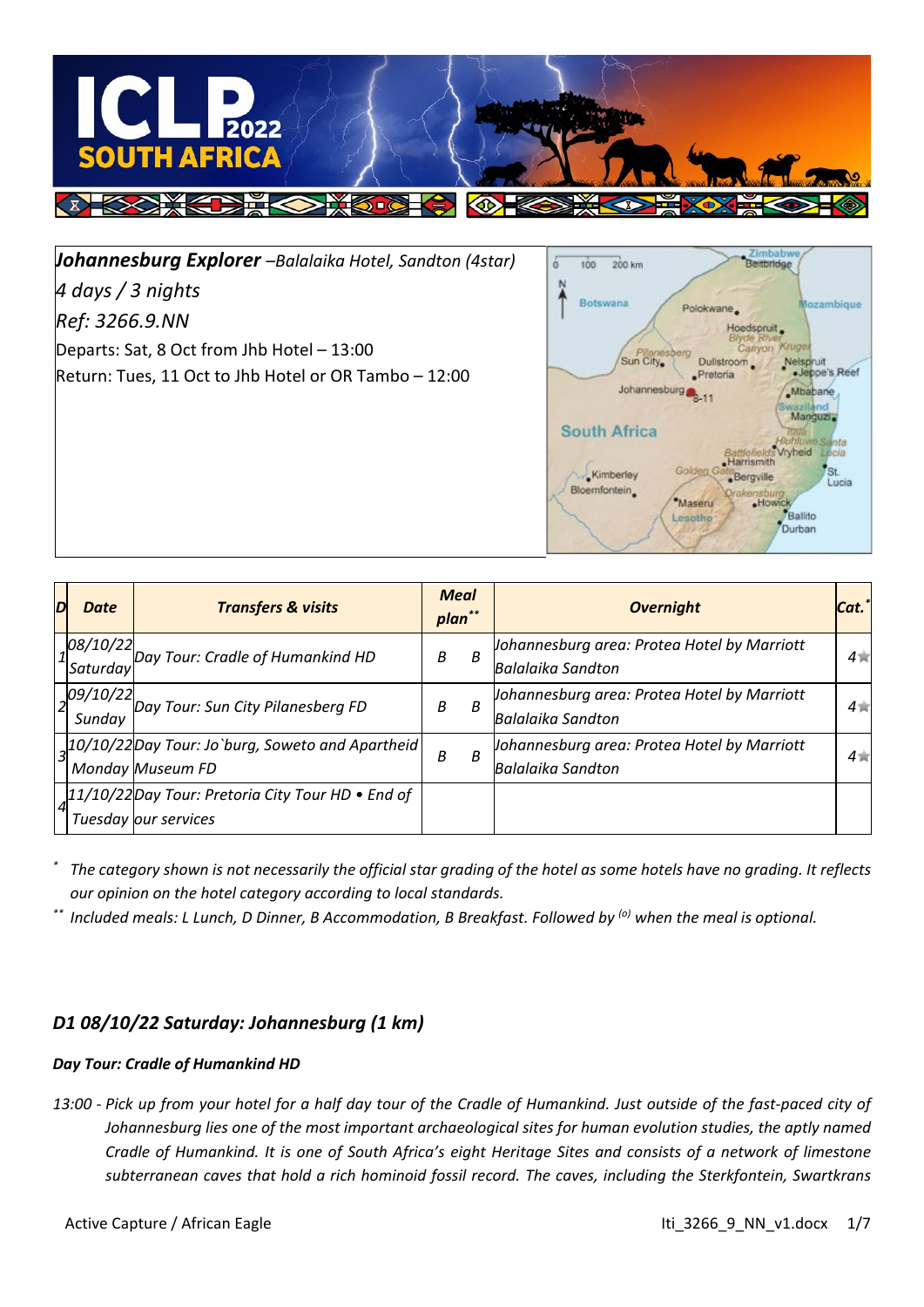

*and Kromdraai, tell the story of what the world was like when our human ancestors were evolving some two to three million years ago, and lend credence to the theory that humans and their ancestors evolved in Africa first. In 1947 one of the first major discoveries was made at the Sterkfontein Caves of a pre-human skull dating back more than 2-million years. The skull was classified as Plesianthropus transvaalensis and hence shorted to 'Mrs Ples'. Aside from fossil displays the Cradle of Humankind also includes a variety of other activities and facilities. Transfer back to your hotel at the conclusion of the tour.*

*- Overnight: Protea Hotel by Marriott Balalaika Sandton (Standard Room - Bed and Breakfast)*



#### *D2 09/10/22 Sunday: Johannesburg*

#### *Day Tour: Sun City Pilanesberg FD*

- *- Breakfast*
- *06:00 - Fulfil your adventurous needs on a full-day tour of Sun City and the Pilanesberg. Your tour departs from Johannesburg early in the morning as you sit back and enjoy the two-hour journey to Pilanesberg, passing by the scenic Magaliesberg Mountains and the picturesque Hartbeespoort Dam. The Pilanesberg National Park covers a large expanse of spectacular volcanic landscape where over 7 000 animals roam freely including the Big Five, predators and a large variety of antelope. After a three-hour game drive you will be transferred to the awesome fantasy land of the Sun City Resort, a lush and glitzy oasis set deep within the African bushveld. After an orientation tour and stop at the Welcome Centre, guests are free to book any of the leisure and entertainment activities offered (time permitting). Firm favourites among visitors include the Valley of the Waves, the Lost City Maze, gaming at the main Sun City Hotel, Waterworld, the internationally acclaimed golf courses and walks through the gorgeous and intriguing gardens.* 
	- *- Overnight: Protea Hotel by Marriott Balalaika Sandton (Standard Room - Bed and Breakfast)*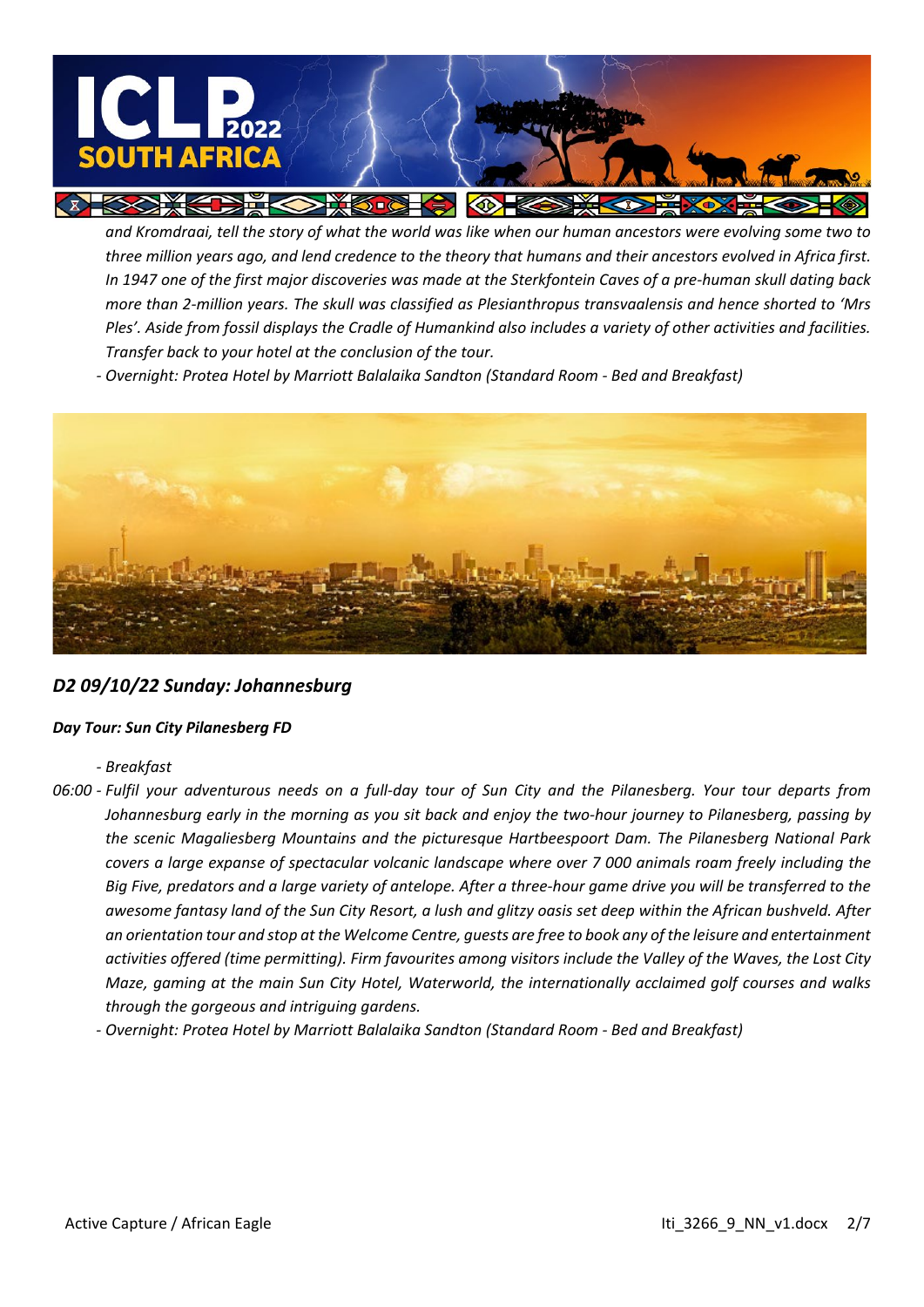

#### *D3 10/10/22 Monday: Johannesburg*

#### *Day Tour: Jo`burg, Soweto and Apartheid Museum FD*

*- Breakfast*

- *09:00 - Orientate yourself with greater Johannesburg on a full-day tour of Johannesburg, Soweto and the Apartheid Museum. Your explorations begin in the heart of bustling Johannesburg, the third largest city in Africa, as you seek out landmark buildings such as the Hillbrow Tower, one of the tallest towers in Africa, the sky-scraping Ponte City, Sentech and Carlton Centre Tower and the multi-million rand Nelson Mandela Bridge. South of city you will find the Apartheid Museum that showcases the notorious system of racial discrimination that became synonymous with South Africa from 1948 until 1994 when the country's first fully democratic elections were*  held. The museum has two entrances labelled 'white' and 'non-white' giving visitors a tiny taste of some of *apartheid's prejudiced rules. More serious overtones to this system of racial classification can be observed inside the museum with harrowing personal testimonials and historical facts. Your tour rounds off with highlights of Soweto such as the match box houses, FNB "Soccer city" Stadium, Hector Pieterson Memorial, Vilakazi Street and Mandela House.* 
	- *- Overnight: Protea Hotel by Marriott Balalaika Sandton (Standard Room - Bed and Breakfast)*



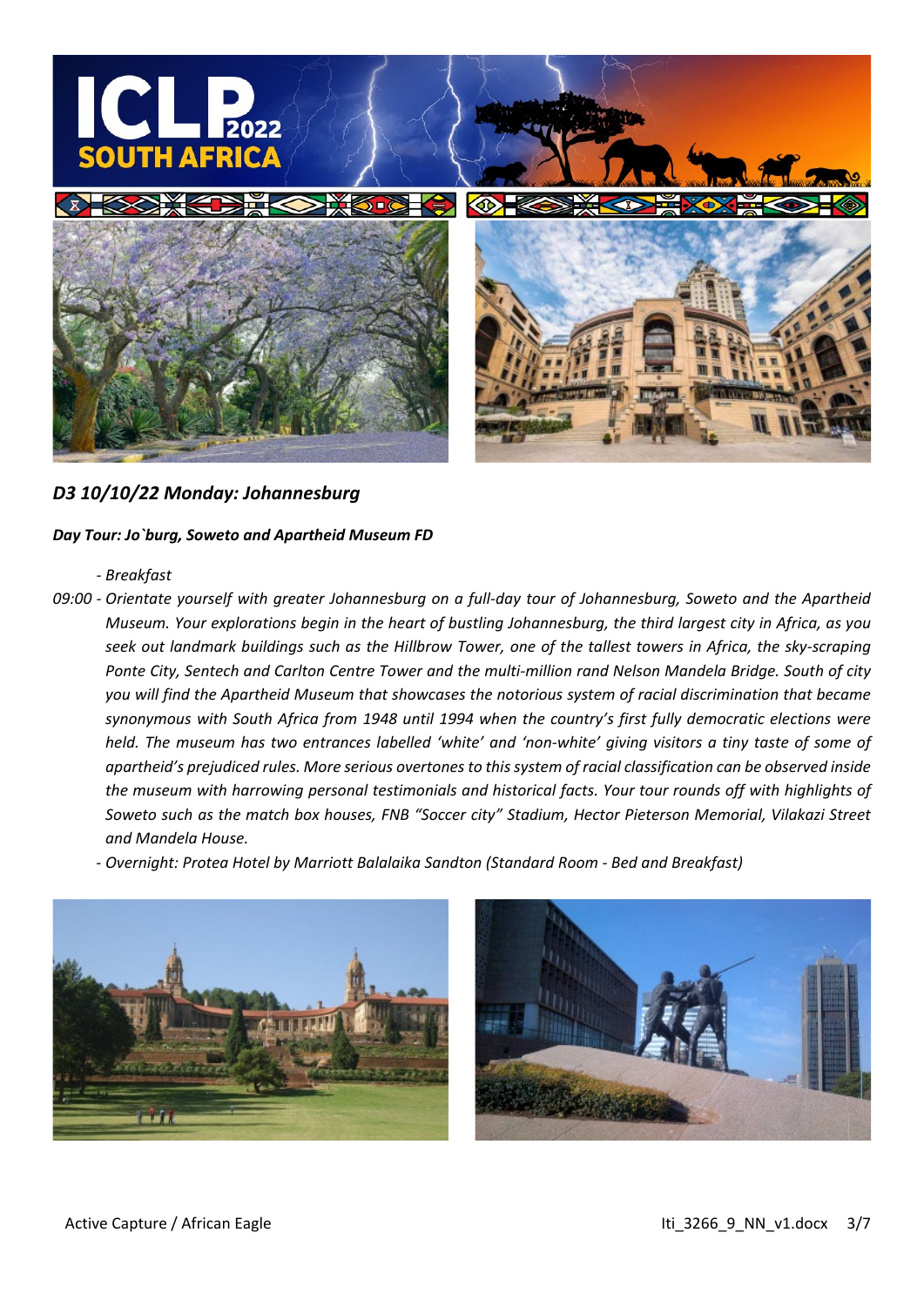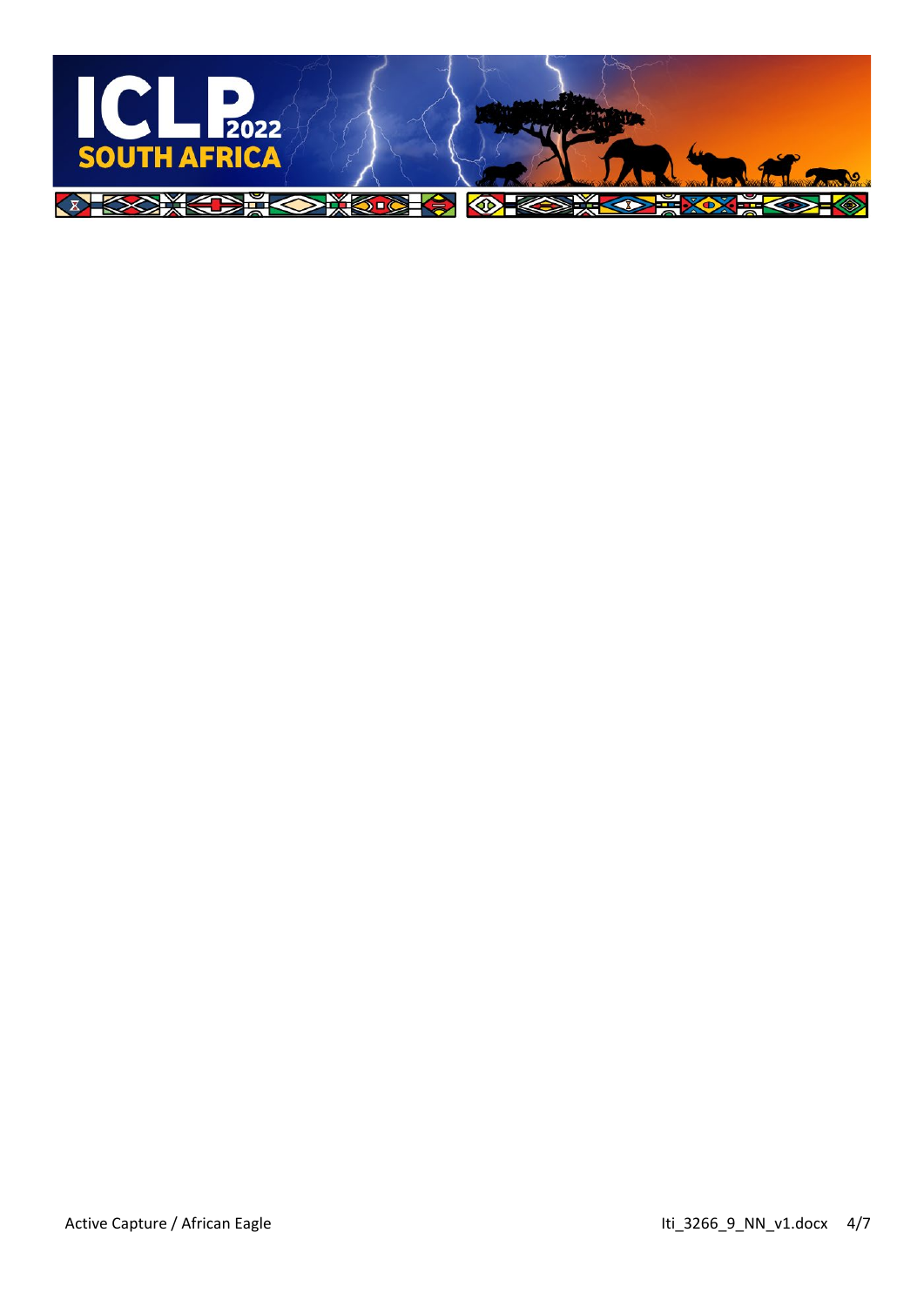

*D4 11/10/22 Tuesday: Johannesburg (1 km)*

#### *Day Tour: Pretoria City Tour HD*

*- Breakfast*

- *08:00 - Pick up from your hotel for a half-day Pretoria City Tour to discover the administrative capital known as "Jacaranda City". Pretoria is a city of tree-lined avenues, fascinating architecture and historic monuments. A drive along Government Avenue will take you to the Union Buildings, a symbol of the new Democratic South Africa. As part of the executive government the building cannot be visited but the beautifully manicured terrace garden, planted with indigenous species and scattered monuments, memorials and statues, is an attraction in its own. From the Union building meander the streets of Arcadia heading to the city centre to visit the Kruger house Museum. This modest Edwardian style home was occupied by Paul Kruger from 1894 to 1900; it contains interesting souvenirs of Oom Paul's life, the founder of the Afrikaans Nation. Complete the tour with a drive through Church Square to Voortrekkerhoogte, the hill on which the Voortrekker Monument is built. The Monument, rising like a sentinel in the south of Pretoria is an essential piece of the puzzle in understanding the Afrikaner people. The friezes explain their entire history from the Great Trek up to the Battle of Blood River and the forming of the Boer Republics. Return transfer to your hotel included. - End of our services*
- *13:00 - Expected return to Johannesburg.*

*Note: Distances indicated in the itinerary are calculated from the GPS coordinates for each service included in the itinerary, they are given as an indication. The photographs displayed in the itinerary serve as a general illustration of the destination and providers only and do not constitute a contractually binding description of specific services.*

# *Package Rates (IN 08/10/22)*

| <b>Services</b>           | <b>Basis</b> | <b>Type</b>              | <b>Unit Rate</b> |
|---------------------------|--------------|--------------------------|------------------|
| Services as per itinerary |              | <b>2</b> Per Person      | ZAR 11,200.00    |
|                           |              | <b>Single Supplement</b> | ZAR 3,750.00     |

# *Our Rates Include*

- *- 3 nights accommodation as per program*
- *- 3 breakfasts*
- *- Luggage porterage (except for self-catering accommodation and camp site)*

*- Local taxes as VAT or bed levy are included at the rate applicable at the time the costing is done and can change without notice.*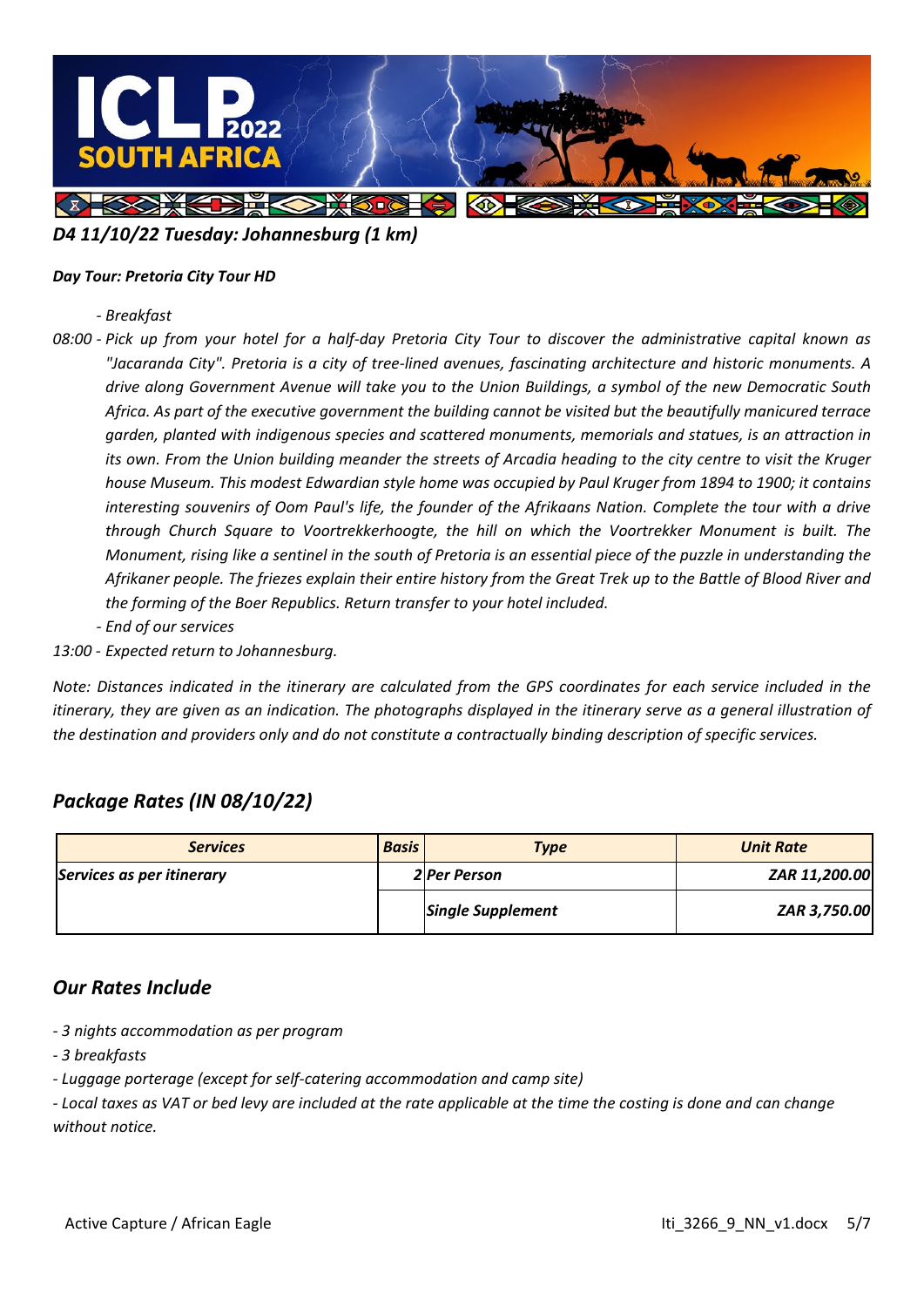

# *Our Rates Exclude*

*- International flights*

*- Tips and personal expenses*

*- Unless otherwise indicated, our rates do not include the entrance fees for parks or game reserves. They are to be settled by the clients directly at the entrance. Unless otherwise indicated, our rates do not include the meals.*

# *Payment Conditions*

*Tours can only be confirmed on receipt of full payment.*

# *Cancellation Policy*

Following your confirmation of the file, cancellation will result in the invoicing of cancellation fees according to the following *schedule. Please note that we have no choice but to be very strict in the application of this clause.*

*25% 30 Days before 1st Service 75% 14 Days before 1st Service 100% 7 Days before 1st Service* 

# *General Conditions*

*- Unless "Booking Confirmed" appears in the heading of the programme, the quotation is subject to the availability of hotels (and flights when applicable) upon your confirmation.*

*- Check In – Check Out: the standard check in time is from 14h00, and check out time is before 11h00.* 

*- Game reserves: for game reserves offering a fully inclusive package, check in is before lunch and check out is after breakfast. Fully inclusive packages include 3 meals per day and 2 activities. Our programmes indicate Lunch, Dinner and Breakfast. OUR RATES*

*- Taxes are included at the current applicable tax level for each country. In case of a change in the amount or percentage of tax applicable, this change will be immediately reflected in our rates in accordance with new tax regulations.*

*- For annual rates, and unless otherwise indicated, the rates are not valid for Christmas, New Year, Chinese New Year or any major event in each of the countries visited. Applicable supplements are available on request.*

*- Rates do not include cancellation, luggage, medical assistance and repatriation insurances.*

#### *South Africa*

*VISAS, TAXES and FEES*

*FORMALITIES FOR CHILDREN*

*All minors under 18 years of age travelling to and from South Africa have to present additional documents. These new regulations apply to all travellers, regardless of the nationality. It is important to carefully check the different requirements as otherwise entering or leaving South Africa will be refused.*

*For further information, please contact the South African embassy / consulate in your country. PLEASE NOTE*